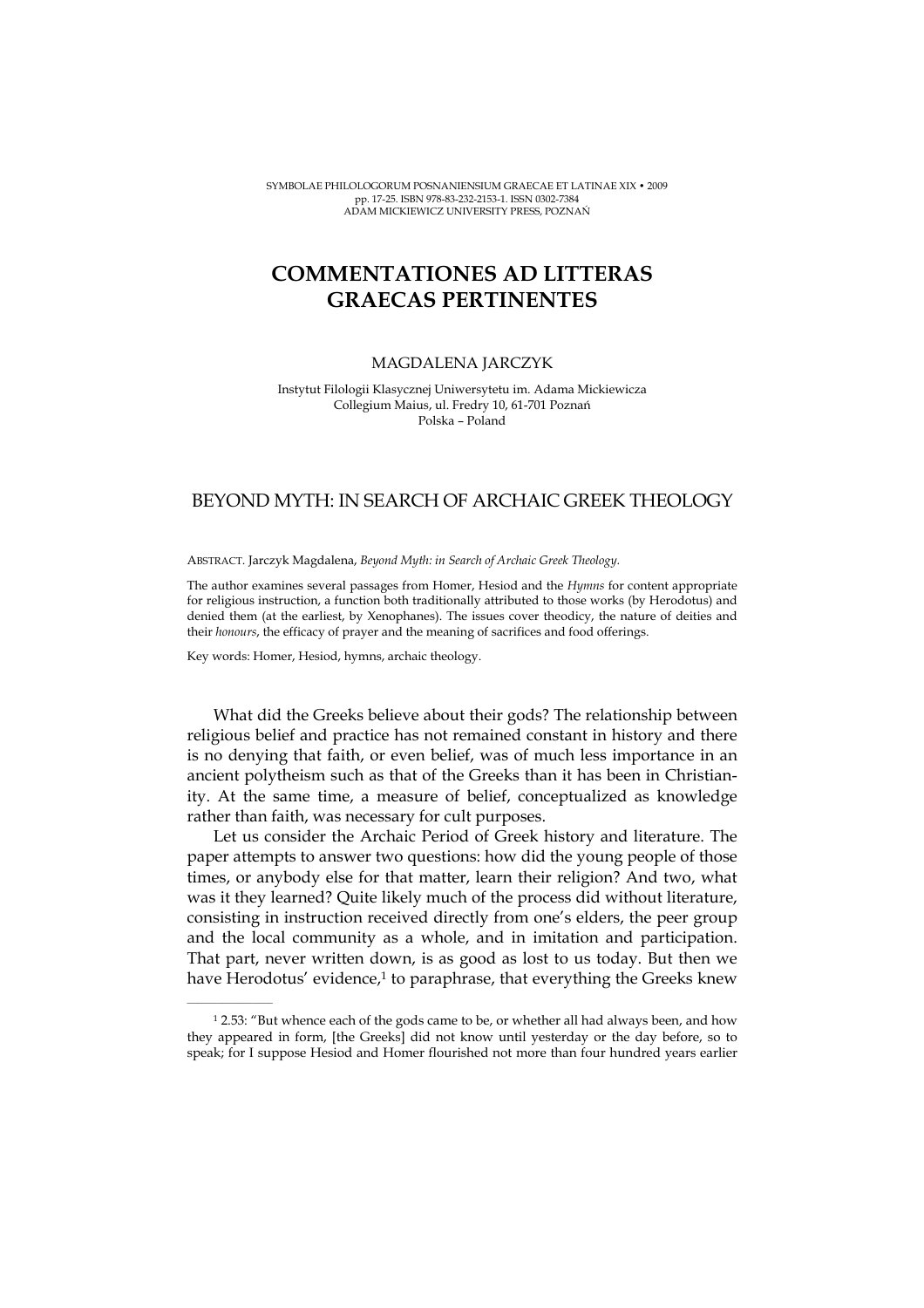## 18 Magdalena Jarczyk

about the gods, they had learned from Homer and Hesiod, and so we must not ignore the role of poetry in religious instruction. And in addition to Homer and Hesiod proper, our corpus should include other texts attributed to them in antiquity, especially the Homeric Hymns. In selecting passages and themes, I have concentrated not on religious practice as such, but on collective conceptual structures informing it, i.e. on whatever content can be found in those works that can provide a mental framework for cult. Such a framework can be called *ideology*, as in Critical Discourse Analysis;<sup>2</sup> here I have labelled it theology, somewhat loosely in that it may have things to say about humanity as well as the gods.

Before I present a few examples of what I think are pieces of this natural theology, I must make explicit my criteria for selecting them. The works in question would be denounced, a few centuries later, as impious and especially as bad for education. Plato, who is the main source of this criticism, objected to passages representing gods as cruel, vengeful, petty or dishonest, although he apparently thought it was possible to select appropriately reverent passages for use at school.<sup>3</sup> Already Xenophanes<sup>4</sup> thought it preposterous that the gods should have human form, and with it all the human vices, and he, too, mentioned Homer and Hesiod by name, the same poets Herodotus so unquestioningly listed as the teachers of Hellas in matters of religion. We are presented with an incongruity then, with thoroughly ambivalent attitudes, not that difficult for us today to recapture, especially as we read works such as the larger Homeric Hymn to Hermes (H. Hom. 4), with its burlesque and even obscenity. Yet it has been shown to be a profoundly didactic and pedagogical poem,<sup>5</sup> and was probably in use in schools in early

<sup>4</sup> Fr. 10 and 13.

 $\mathcal{L}=\mathcal{L}^{\mathcal{L}}$  , where  $\mathcal{L}^{\mathcal{L}}$ 

<sup>5</sup> Before, that is, one even considers it as instructive of religion. See S. Iles Johnston, Myth, festival and poet: The "Homeric Hymn to Hermes" and its performative context, "Classical Philology" XCVII, 2002, p. 109-132, and M. Jarczyk, Książę złodziei wychowawcą młodzieży. Hermes

than I; and these are the ones who taught the Greeks the descent of the gods, and gave the gods their names, and determined their spheres and functions, and described their outward forms." (transl. A. Godley).

<sup>2</sup> E. g. to G. Kress and R. Hodge (Language as Ideology, Routledge and Kegan Paul 1979, p. 6) ideology is "a systematic body of ideas organized from a particular point of view. Ideology is thus a subsuming category which includes sciences and metaphysics as well as political ideologies of various kinds, without implying anything about their status and reliability as guides to reality."

<sup>&</sup>lt;sup>3</sup> Rep. 2.377b: "We must begin, then, it seems, by a censorship over our storymakers, and what they do well we must pass and what not, reject…" Or 2.378d: "But Hera's fettering by her son and the hurling out of heaven of Hephaestus by his father when he was trying to save his mother from a beating, and the battles of the gods in Homer's verse (θεοµαχίας Óσας  $^{\circ}$ Ομηρος πεποίηκεν) are things that we must not admit into our city..." (transl. P. Shorey) Other relevant places would be Rep. 3.391, 3.408d, 10.596, 10.600a, 10. 605b, 10.606e; Eutyphr. 6 and 8; and Leg. 10.886c, 10.890a, 12.941b.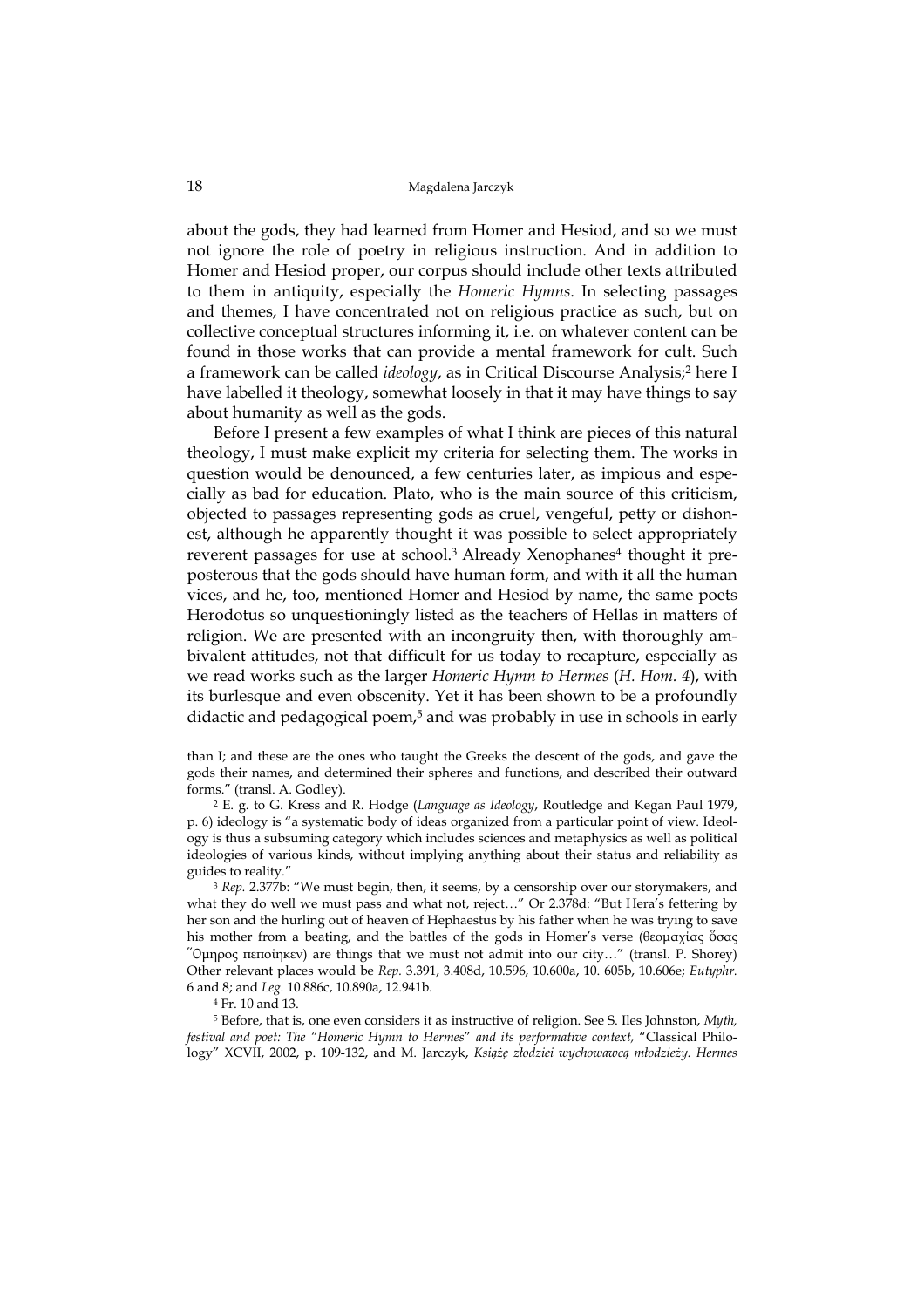Classical times.<sup>6</sup> Furthermore, we can be pretty sure now that the Homeric Hymns were used in cult to invoke their gods, which makes them cletic pieces if only implicitly so.7 It is difficult to be certain, but I suppose the ancient listeners experienced some of this ambivalence too, although perhaps less than people of later times, since they lived with a stronger memory of the days in which these now problematic notions were not yet anachronistic. The Hymns have also been explicitly called theological.<sup>8</sup>

The tenor of cult was in fact very different and not at all light-hearted, as could be shown by an analysis of the semantics in archaic poetry of *ξερός* (sacred) and θάµβος (awe). An attitude to the divine seems to emerge for which awe is perhaps, in fact, the best word; an attitude not of love and not of simple fear either, but rather of something like breathless shock of fear and joy combined. A reverent attitude anyway, with which much of our literary mythical material is apparently in conflict. We should narrow the search down, then, to passages and themes which could help inspire θάµβος, and which could be taken as instructive.

Two remarks before I proceed to the illustrations. There seems to be room for terror in awe as I have just outlined it, which helps understand the didactic and cultic functions of the more grisly tales, such as that in which Cronos devours his children. What, then, of all the light-hearted material, funny and often indecent? I think its function can again be best seen in the Homeric Hymns, since they were actually performed for the gods as part of the ritual. To put it simply, awe is exhausting, making comic relief all the more welcome. We must imagine that worshippers ritually smiled at their gods in the same spirit in which they engaged in aeschrology, to vent the enormous tension and lighten a mood that was becoming oppressive. There is even a hint at aeschrology in the Hymn to Demeter (H. Hom. 2), in the character of Iambe.

Pure awe seems to me rare in the early epic outside Hesiod and ambiguous in lyric. Instead, the poets speak light-heartedly of the gods, in the

 $\mathcal{L}=\mathcal{L}=\mathcal{L}=\mathcal{L}=\mathcal{L}=\mathcal{L}$ 

w IV hymnie homeryckim, [in:] Formy organizacji życia społecznego w starożytności, Poznań 2006, p. 21-31.

<sup>6</sup> T. B. L. Webster, Homeric Hymns and Society, [in:] Le monde grec. Pensée, literature, histoire, documents. Hommage à C. Préaux, éd. par J. Bingen, G. Lambier, G. Nachtergael, 1975, p. 86. The authors identify the lekythos painting as one of a boy reading H. Hom. 18, but that poem, as we have it, consists only of the initial and final lines of H. Hom. 4, the only differing line being (1), which could easily have been variable in any case.

<sup>7</sup> J. F. García, Symbolic action in the "Homeric Hymns": the theme of recognition, "Classical Antiquity" XXI, 2002, p. 5-39.

<sup>&</sup>lt;sup>8</sup> E. g. by J. Strauss-Clay, The Politics of Olympus. Form and Meaning in the Major "Homeric Hymns", Princeton UP, Princeton: 7, and the Hymn to Hermes specifically by W. Lengauer, Religijność starożytnych Greków, Warszawa 1994, p. 19.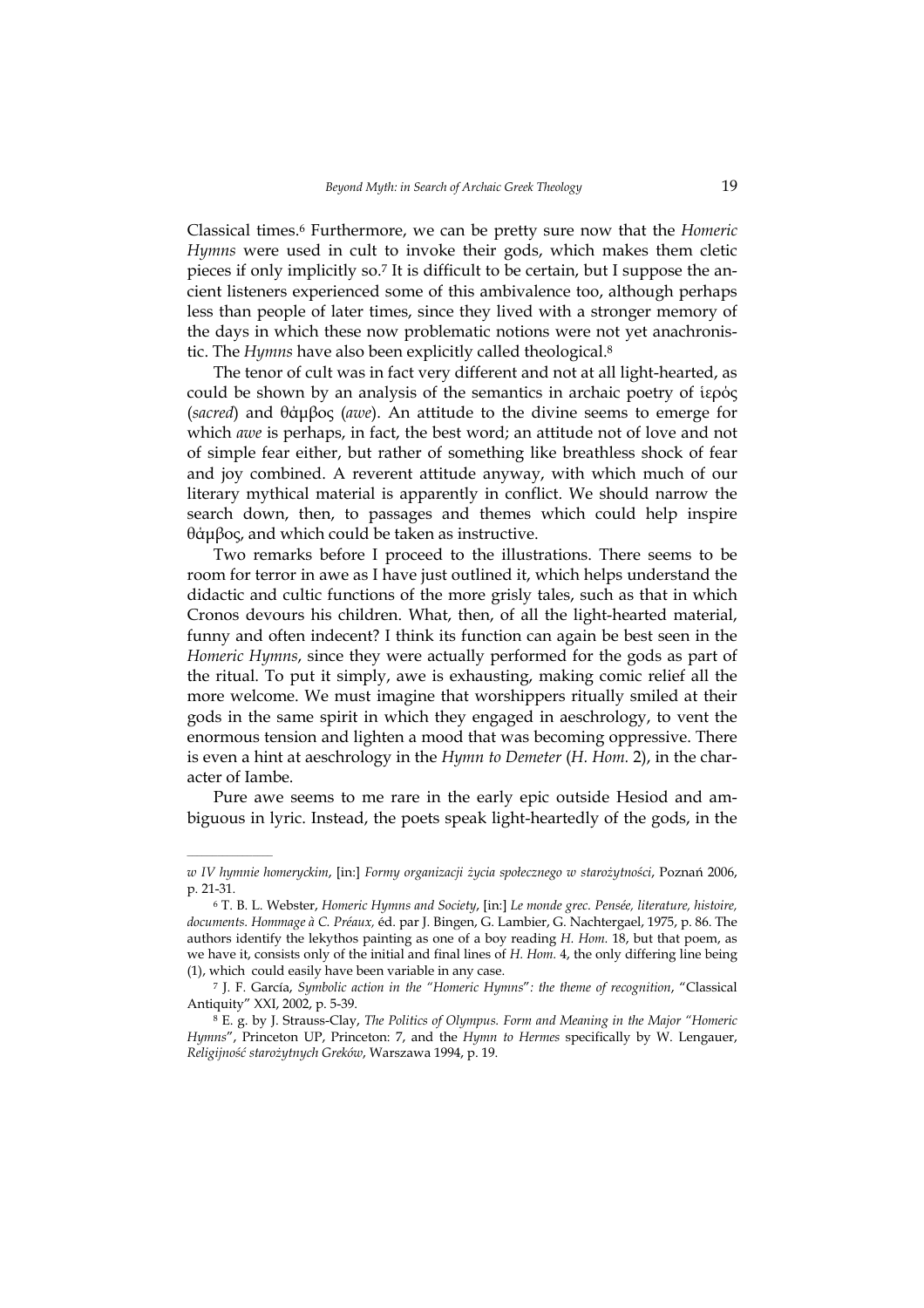spirit neither of worshipful respect nor of ridicule, but rather of sympathetic amusement at the antics of the immortals. This would apparently further a sober, critical approach to one's religious tradition, and so we should not be surprised when we find exactly this attitude in Plato and other writers both before and after him. But the fact remains that the man in the street continued for generations to worship the gods in the old way. Religious practice was very much alive among those people who learned their religion, to a large extent, from seemingly frivolous poetry. And so there must have been more to it than entertainment, some content that could genuinely inspire acts of worship. As indicated above, it has been suggested that to the extent it can be propositionally expressed, we call such content theology.

My purpose here is to distinguish, not between myth and theology, but rather between the entertaining and the theological in myth, understood in its literary form; and below, to illustrate such theological material as attested in a number of works of archaic Greek poetry. The emerging theological structures should contribute to our understanding of Greek religion in its conceptual dimension.

My first example of theological content comes from the Odyssey. One crucial aspect of the human-divine relationship on which this epic sheds light, one fundamental to religion, is the problem of fate versus free will, or of explaining suffering and evil. (Most of the analysis to follow I owe to Odysseus Tsagarakis, who also gives it in much more detail.<sup>9</sup>) It is wrong, the poet seems to teach, to blame all one's suffering on the gods, either in the straightforward way or by explaining it as punishment for fated, unavoidable evil. But when Zeus protests against that unpleasant human custom, he does not go so far as to suggest the gods have nothing to do with the pains of mankind. No, they still punish transgressions, they are still dispensers of suffering; and mortals are still bound by fate in this poem, only now fate is seen more to consist in the constraints of their own characters. Some people may be beyond redemption, so to speak, but most deserve to be tested, or tried. The trial takes the form of a warning (which Aegisthus receives from Hermes, and the suitors, Odysseus, his companions, and perhaps Polyphemus too, from seers), followed by adverse circumstances and a temptation, or a challenge of their principles. The adversities did come from the gods but were not in this case punishment, only hurdles designed to discover a person's mettle. The greatest winner of these god-sent contests was of course Odysseus himself, but I would also include Penelope and Telemachus. They were all tested for resourcefulness and patience, but also

<sup>9</sup> O. Tsagarakis, Studies in "Odyssey" 11 (Hermes Einzelschriften 82), Franz Steiner Verlag 2000, p. 45-69.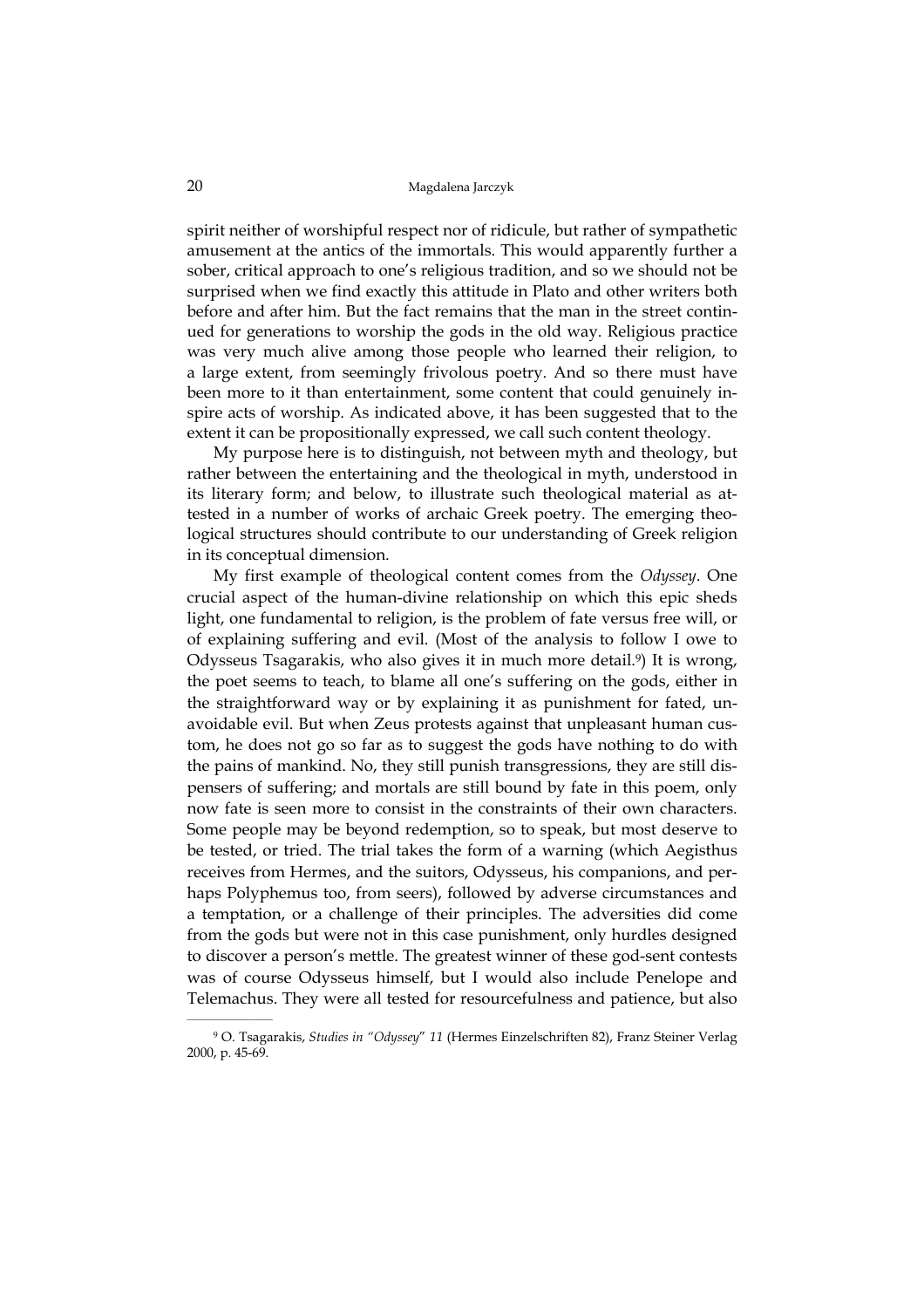piety and trust in the gods: unlike his hubristic companions, the hungry Odysseus prayed for help on Thrinacia, as did his wife and son in their respective straits, in sharp contrast with the merrymaking suitors.<sup>10</sup> In this way, by heeding the warning and refusing to transgress when all circumstances encouraged it, by responding to the divine challenge to excel, a human being could influence their fate, shape their moira. I believe the underlying image to be one of games, surprisingly foreshadowing a similar ethical idea in stoicism.<sup>11</sup>

If Homer and Hesiod unified Greek religion by creating a common pan-Hellenic reference point, the Hymns served the same purpose, only more consciously. Of the four long ones we have today, two showed young male gods claiming their share of honour in the Olympian order, which was apparently just emerging, while in the other two, great goddesses were presented diminished in power and honour and subjected to the rule of Zeus. Jenny Strauss-Clay has shown<sup>12</sup> that the key to understanding these four poems as a corpus lies in the word I have just rendered honour, in τιµή. The gods desire it and compete for it; without it, they are nothing, like Homer's heroes. But the ultimate dispenser of τιµή is Zeus, as Hesiod reminds us in the Theogony, <sup>13</sup> neatly summarizing the basic concept behind the four Hymns, which all speak of the pantheon as a structure united under Zeus' leadership and motivated by an economy, or politics, based on τιμή. They also contain hints of a previous mythical order, centred more on goddesses,

 $10$  Od. 1.32–34: "My, how those mortals blame the gods; for they say it is from us that evils come, whereas they also suffer beyond measure of themselves (οἱ δὲ καὶ αὐτοὶ σφῆσιν ἀτασθαλίῃσιν ὑ̟ὲρ µόρον ἄλγε' ἔχουσιν), through their own blind folly." (Zeus speaking). 1.6–7: "But even so he did not save his companions, although he wanted to; for, stupid, they perished through their own blind folly…" (or "determined recklessness"; ἀτασθαλίη is almost the same as ὕβρις). 3.205–207: "Would that the gods would give me such strength, to punish for their transgression the suitors, who commit outrageous injustice (ὑβρίζοντες, ἀτάσθαλα) against me" (Telemachus). 8.166: "Stranger, you said an ugly thing, like a shameless man" (ἀτασθάλῳ ἀνδρὶ ἔοικας, Odysseus to Euryalus, who later apologizes). 12.300–301: "let no one through ugly blind folly kill either a cow or a sheep" (on Thrinacia). But 4.693: "but he never ever worked injustice (ἀτάσθαλον) against another man" (Penelope about Odysseus; my translation).

<sup>11</sup> Epict. 1.24.1; Sen., De Providentia 2.5–12; cf. J. Griffin, The Divine Audience and the Religion of the Iliad, [in:] Homer: Critical Assessments, ed. I. J. F. de Jong, vol. III, Routledge 1999, p. 459.

<sup>12</sup> J. Strauss-Clay, op. cit., passim, but especially 7-15, 155 fn. and 268-270. Also J.S. Clay, The Homeric Hymns, [in:] A New Companion to Homer, ed. I. Morris and B. Powell, Brill 1997, p. 499-500.

<sup>&</sup>lt;sup>13</sup> Th. 881-885: "But when the blessed gods had finished their toil, and settled by force their struggle for **honors** (τιμάων) with the Titans, they pressed far-seeing Olympian Zeus to reign and to rule over them, by Earth's prompting. So he divided their dignities (τιµάς) amongst them." (transl. H.G. Evelyn-White).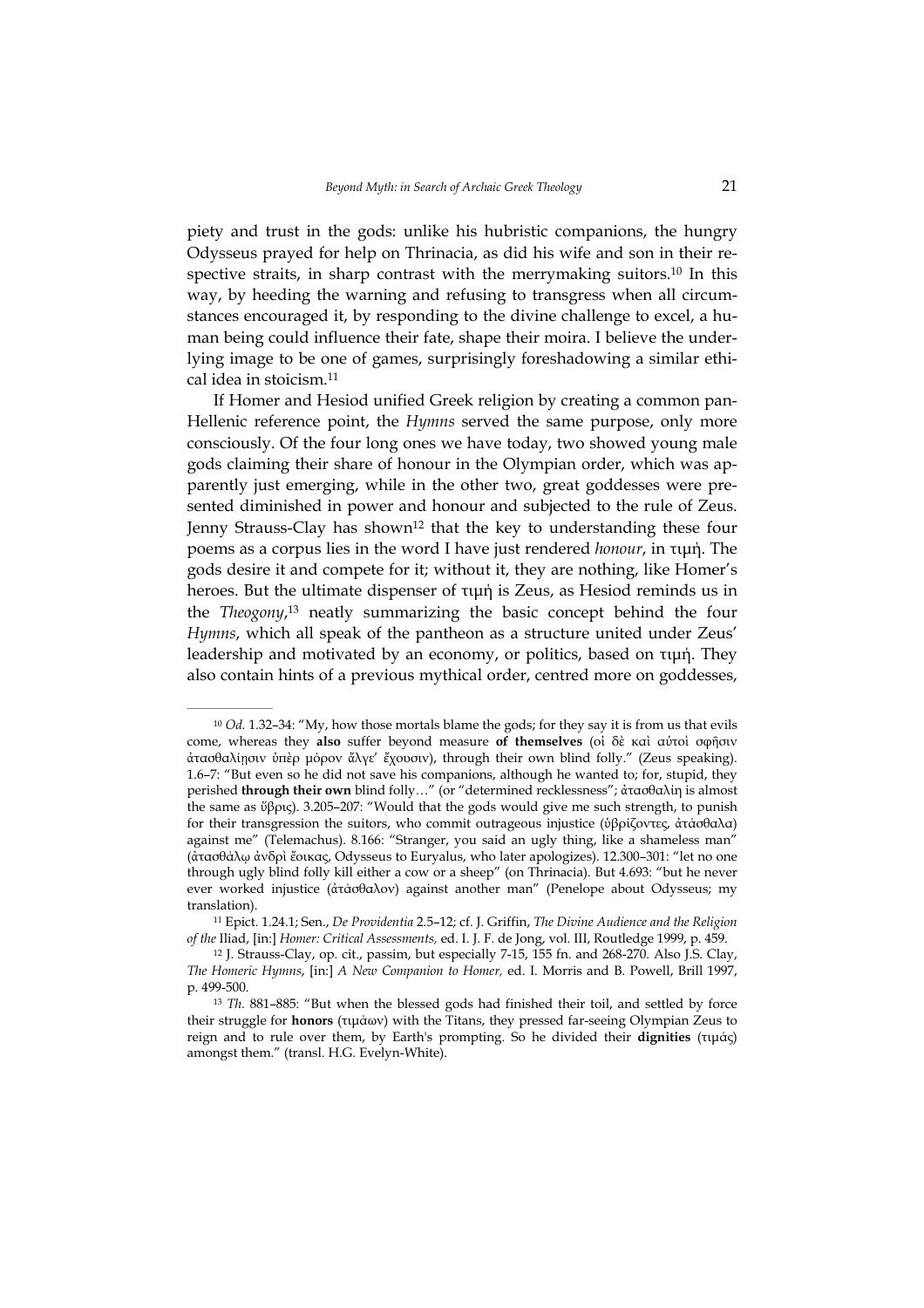not only in the stories of Demeter and Aphrodite, but also in Hera's Typhonic plot against Zeus' autocratic rule.<sup>14</sup>

But it is important to see what the τιμαί are. As in Homer,<sup>15</sup> they imply respect and riches (which are among young Hermes' concerns, for example<sup>16</sup>). But if Achilles and Odysseus receive τιµή in return for defending their communities, that is for something they do, the τιµαί of the gods are what they do, they are their cult functions, or the things about which people address them in prayer. The Hymns, then, are not only detailed depictions of the several gods; they also explain what can motivate a god in his actions and how the pantheon functions in terms of relationships of power, respect, reciprocity, family, friendship and rivalry.

Also from Jenny Strauss-Clay<sup>17</sup> I have taken an analysis of the passage in the Theogony sometimes called the Hymn to Hecate.<sup>18</sup> Its position in the

 $\mathcal{L}=\mathcal{L}^{\mathcal{L}}$  , where  $\mathcal{L}^{\mathcal{L}}$ 

15 Where they determine a hero's status; see A. Adkins, Homeric Ethics, [in:] A New Companion to Homer, ed. I. Morris and B. Powell, Brill 1997, p. 702-704.

<sup>16</sup> H. Hom. 4.163-175: "Mother, why do you seek to frighten me like a feeble child whose heart knows few words of blame, a fearful babe that fears its mother's scolding? Nay, but I will try whatever plan is best, and so feed myself and you continually. We will not be content to remain here, as you bid, alone of all the gods unfee'd with offerings and prayers. Better to live in fellowship with the deathless gods continually, rich, wealthy, and enjoying stores of grain, than to sit always in a gloomy cave: and, as regards **honor** (ἀμφὶ δὲ τιμῆς), I too will enter upon the rite that Apollo has. If my father will not give it me, I will seek – and I am able – to be a prince of robbers…" (Hermes to Maia; transl. H. G. Evelyn-White).

<sup>17</sup> J. Strauss-Clay, The Hecate of the "Theogony", GRBS XXV, 1984, p. 27-38.

<sup>18</sup> Th. 411–452: "And she conceived and bore Hecate whom Zeus the son of Cronos honored above all. He gave her splendid gifts, to have a share of the earth and the unfruitful sea. She received honor also in starry heaven, and is honored exceedingly by the deathless gods. For to this day, whenever (ὅτε που) any one of men on earth offers rich sacrifices and prays for favor according to custom, he calls upon Hecate. Great honor comes full easily to him whose prayers the goddess receives favorably, and she bestows wealth upon him; for the power surely is with her. For as many as were born of Earth and Ocean amongst all these she has her due portion. The son of Cronos did her no wrong nor took anything away of all that was her portion among the former Titan gods: but she holds, as the division was at the first from the beginning, privilege both in earth, and in heaven, and in sea. Also, because she is an only child, the goddess receives not less honor, but much more still, for Zeus honors her. Whom she will she greatly aids and advances: she sits by worshipful kings in judgement, and in the assembly whom she will is distinguished among the people. And when men arm themselves for the battle that destroys men, then the goddess is at hand to give victory and grant glory readily to whom she will. Good is she also when men contend at the games, for there too the goddess is with them and profits them: and he who by might and strength gets the victory wins the rich prize easily with joy, and brings glory to his parents. And she is good to stand by horsemen, whom she will: and to those whose business is in the grey discomfortable sea, and who pray to Hecate and the loud-crashing Earth-Shaker, easily the glorious goddess gives great catch, and easily she takes it away as soon as seen, if so she will. She is good in the byre with Hermes to increase the stock. The droves of kine and wide herds of goats and flocks of fleecy sheep, if she will, she increases from a few, or makes many to be less. So, then, albeit

<sup>14</sup> H. Hom. 3.305–370.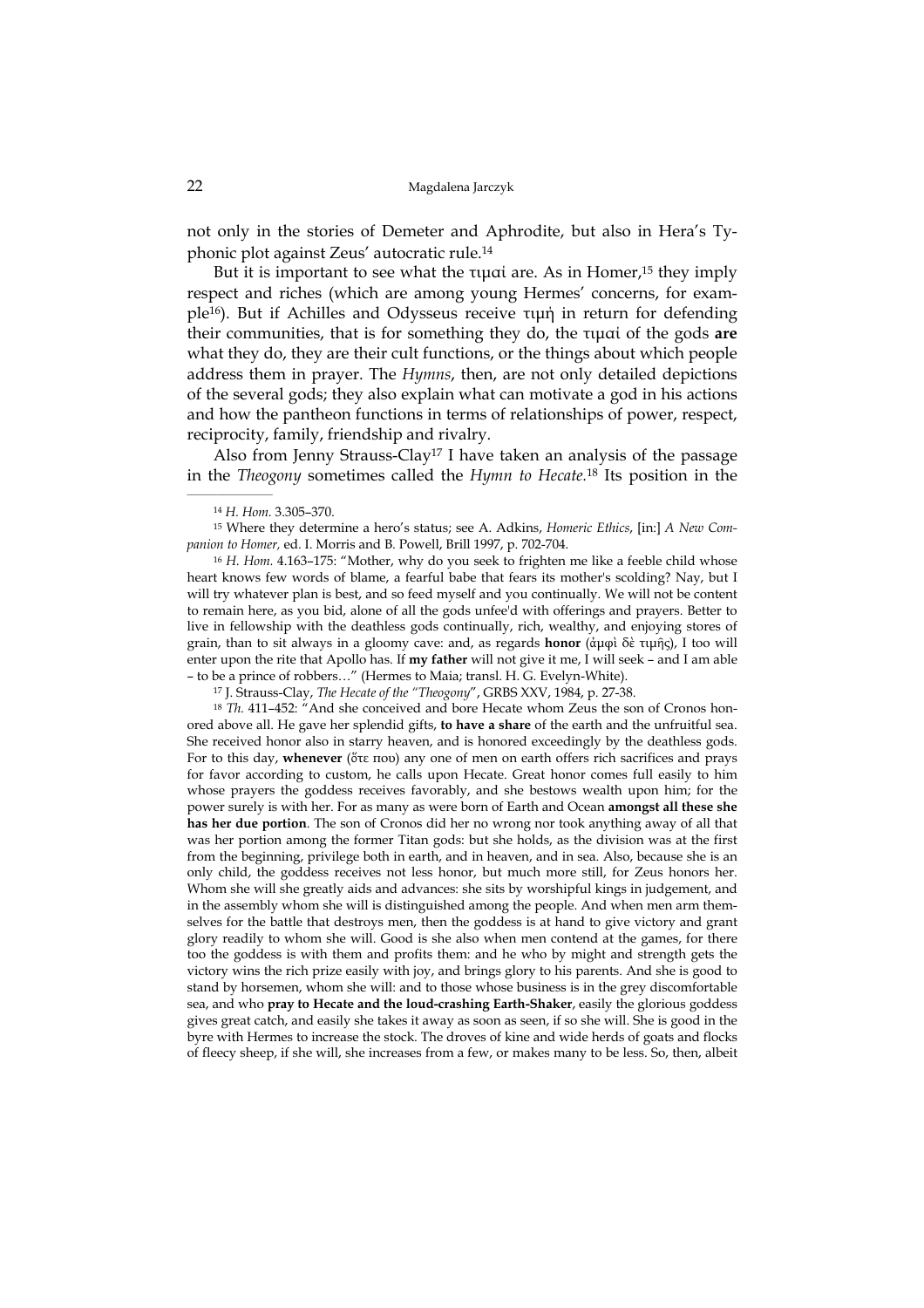poem is important, since it falls almost in the centre, and is followed immediately by the birth story of Zeus, after which comes the all-important scene of prototypical sacrifice, which I will want to discuss next. This Hymn could reflect Hesiod's own and especially reverent attitude to the goddess, or it could belong to the common theology shared by his audience, but either way it is confusing. Hecate is represented as respected by Zeus, and by gods in general, above all other deities, and she has a share in three realms similar to those ruled over by Zeus and his brothers. Humans seem to pray to her for everything, from wealth through success in public speaking, through victory in war and games, through a good catch of fish and fertility of the herds to rearing the youth. There is in fact not much point in listing all the spheres of her influence, "for however many gods were born of Earth and Heaven and received an honour, she has a share in them all".<sup>19</sup> But the key to Hesiod's Hecate and her power lies in the following passage: "for also now, when one of the men who live on Earth prays according to custom, offering beautiful sacrifice, he calls upon Hecate…"<sup>20</sup> Which should stop us in our tracks: what, always? What if he wants to pray to Aphrodite or Hermes instead? But then "those who till the grey stormy sea pray to Hecate and to the loud-crashing Earth-shaker"; and "with Hermes, she has the power to multiply the flock in the folds".<sup>21</sup> Not *alongside* Hermes, apparently, but together with him, assisting or co-operating. And so Hecate is revealed as the goddess to whom people prayed to give their prayer validity, to better reach the more specialized deity. That is, she presided over prayer and sacrifice and mediated between the two worlds. A most felicitous interpretation, since it allows us to make better sense of Hecate's epithet ἄγγελος, and prepares ground for the role she would later play as patron goddess of magic, granting efficacy to spells, most of which were, after all, a kind of prayer.

The typical Greek sacrifice is, in short, ritual slaughter followed by burning the part that belongs to the gods and eating the rest. And of course the gods' part is not very edible, thanks to the first sacrifice ever, described by Hesiod in the *Theogony*<sup>22</sup> as a trick of Prometheus. It is common to think

her mother's only child, she is honored amongst all the deathless gods. And the son of Cronos made her a nurse of the young who after that day saw with their eyes the light of all-seeing Dawn. So from the beginning she is a nurse of the young, and these are her honors." (τιµαί; transl. H. G. Evelyn-White).

<sup>19</sup> My literal translation of lines 421–422.

<sup>20</sup> As above, 416–418.

<sup>21</sup> As above, 440–441 and 444.

 $22$  Th. 535–541: "For when the gods and mortal men were separating at Mecone, then he (Prometheus) was willing to serve a great ox, wishing to deceive the mind of Zeus. To one side (τῷ μέν, τοῖς μέν) he set, in a hide, the meat and the entrails, rich with fat, hiding them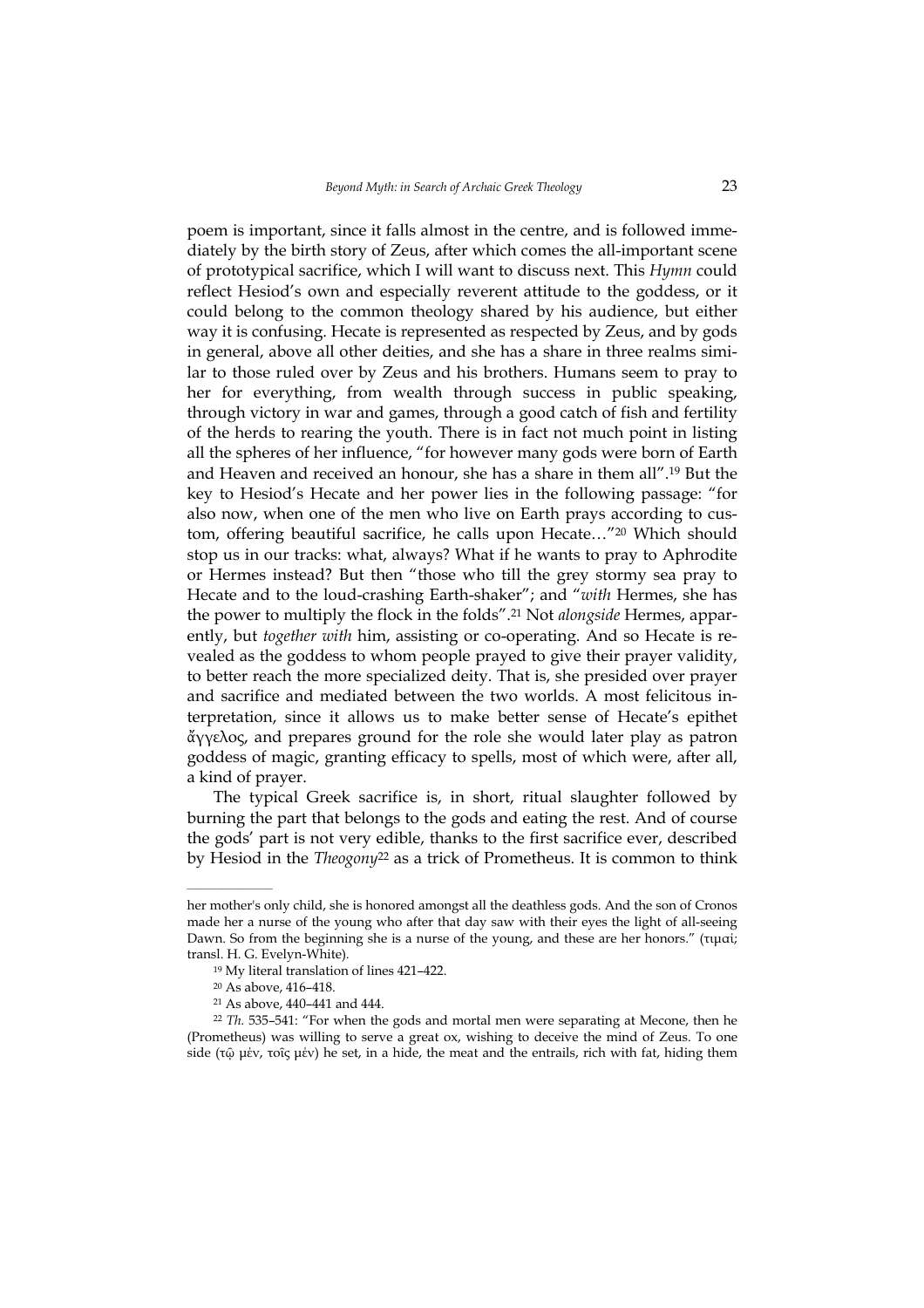that the trick lay in cheating the gods out of good meat by disguising it under the ugly stomach, but a different interpretation, more faithful I believe to the text, has been proposed by Eliot Wirshbo,<sup>23</sup> who suggested, very convincingly, that when the gods and mortals ἐκρίνοντο at Mecone, it was because they "were separating" (after an original period of commensality, also to be found in Hesiod),<sup>24</sup> not because they "were quarrelling" or "went to court". That this particular shared feast would be the last was apparently Prometheus' doing. The titan did make two very unequal portions, but Zeus saw through the trick. That line (551) West<sup>25</sup> explained away as inserted later to save Zeus' wisdom at the cost of the story's coherence, but Wirshbo's analysis allows us to keep it as part of the original text.

It is Zeus who chose the gods' portion; Prometheus deceit must lie somewhere else. In fact, his fault was simply to introduce inequality, to disrupt the balance of the "equal feast", δαὶς ἐΐση. So, Zeus' anger was caused by Prometheus driving a wedge between the two groups; and so the type of sacrifice initiated in Mecone would remain a symbol of the separation, and by contrast of community among the human participants.

Now to return to the Hymn to Hermes, there is in it the puzzling scene in which the baby god slaughtered two cows.<sup>26</sup> Whatever he did, it was not normal Greek sacrifice, whose prototype we just saw in the Theogony. Rather, it resembled a feast to which he invited the gods, hoping to be in-

under the stomach; to the other (τῶ δέ, τοῖς δέ), he assigned the white bones of the ox, arranging them with cunning art and covering them with shining fat. " And 550–552: "But Zeus, whose wisdom is everlasting, knew very well what the trick was and thought in his heart of the evils which were to befall mortals." And 556–557: "Since then, the tribes of humans upon the earth have been burning on fragrant altars white bones to the immortal gods." (transl. mine).

<sup>&</sup>lt;sup>23</sup> E. Wirshbo, The Mekone scene in the "Theogony": Prometheus as Trickster, GRBS XXIII, 1982, p. 101-110.

<sup>24</sup> Hes. fr. 1.6–7 West-Merkelbach: "For back then, common were the feasts and common were the assemblies of the immortal gods and mortal men." (my transl.).

<sup>25</sup> Hesiod. Theogony, ed. with prolegomena and commentary by M.L. West, Clarendon Press 1988, p. 321.

<sup>26</sup> H. Hom. 4.116–123: "And while the strength of glorious Hephaestus was beginning to kindle the fire, he dragged out two lowing, horned cows close to the fire; for great strength was with him. He threw them both **panting** upon their backs on the ground, and rolled them on their sides, bending their necks over, and pierced their vital chord. Then he went on from task to task: first he cut up the rich, fatted meat, and pierced it with wooden spits, and roasted flesh and the honorable chine and the paunch full of dark blood all together." Then 126–133: "Next glad-hearted Hermes dragged the rich meats he had prepared and put them on a smooth, flat stone, and divided them into twelve portions distributed by lot, making each portion wholly honorable. Then glorious Hermes longed for the sacrificial meat (ὁσίης κρεάων), for the sweet savour wearied him, god though he was; nevertheless his proud heart was not prevailed upon to devour the flesh, although he greatly desired…" (apparently "to get it down his holy throat"; transl. H. G. Evelyn-White).